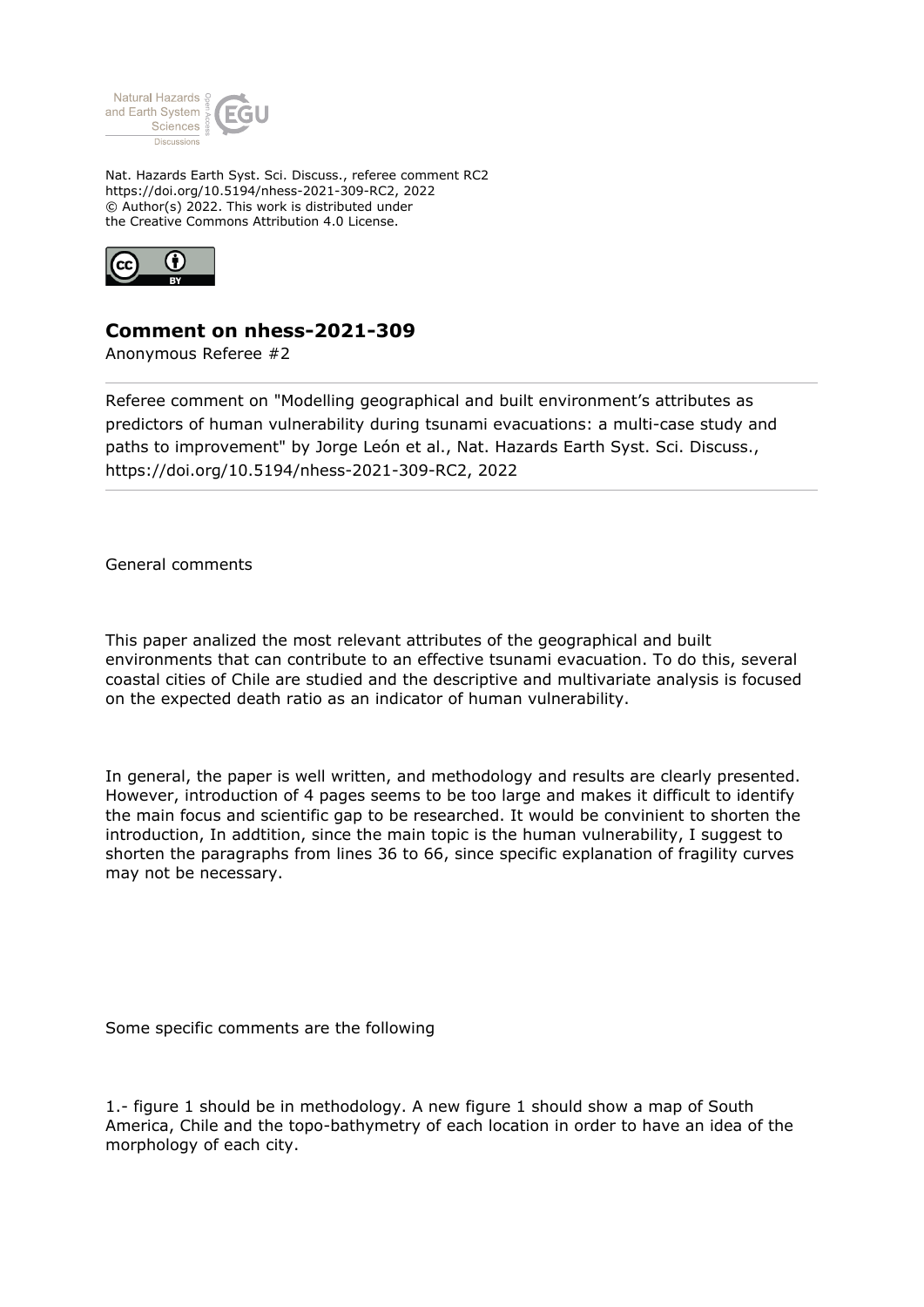2.- The Figure 1 (new figure 2 in section 2.1 ) should show the tsunami arrival time insted of just the inundation area.

3.- section 2.2.1 should include a figure with example of simulation grids and all tsunami scenarios used in the analysis.

4.- Even though the resolution of the tsunami simulation is 4m, it would not be necessary to use the same resolution for the agent-based simulations. Since the inundation was recorded every 10 min (line 174), this measure can give you a necesary resolution for agent-based simulations. In fact, several resolutions may be used and similar results should be obtained.

5.- line 174 indicates that numerical model record the time series, however this results are not shown in the paper. The tsunami wave forms are also important to analyzed the tsunami arrival time and whether you captured the maximum inundation. Please add a figure to show those time series.

6.- line 172. Please clarify why only 45 min of elapsed time was used. It is well known that Talcahuano has some resonant effect and maximum tsunami inundation take place after several hours. In addition, it has been observed that the second or third wave are usually the largest one.

7.- line 322. Only 0.74% of cells in Talcahuano show to have elevated dead ratio. It is not unexpected since the inundation given in figure 1 is not that large. What would be the result if you analyze the maximum tsunami inundation insted of just 45 min?

8.- line 340. I understand that from a evacuation point of view you are interested in the first tsunami front. This may explain why you used only 45 min. However, in 45 min, some areas may have 2 or 3 tsunami waves, while Talcahuano would have only one. It would be necessary to use the same criterion for all locations.

9.- lines 346. It is observed that average number of casualties would occur with in 300 m from coastline. It would be interesting to analyse the effect of distant to trench, due to the fact that this variable affect tsunami propagation and subsequently the tsunami arrival time. Therefore, cities in northern Chile would experience larger number of tsunamicaused deths than cities in central or southern Chile. Is that correct?

10.- line 399 indicates that maximum flood was analysed, however, with 45 min of simulation some cities may not reach the maximum inundation. As indicated in comment 5, Please add a figure of tsunami waveforms in the results section in order to show that